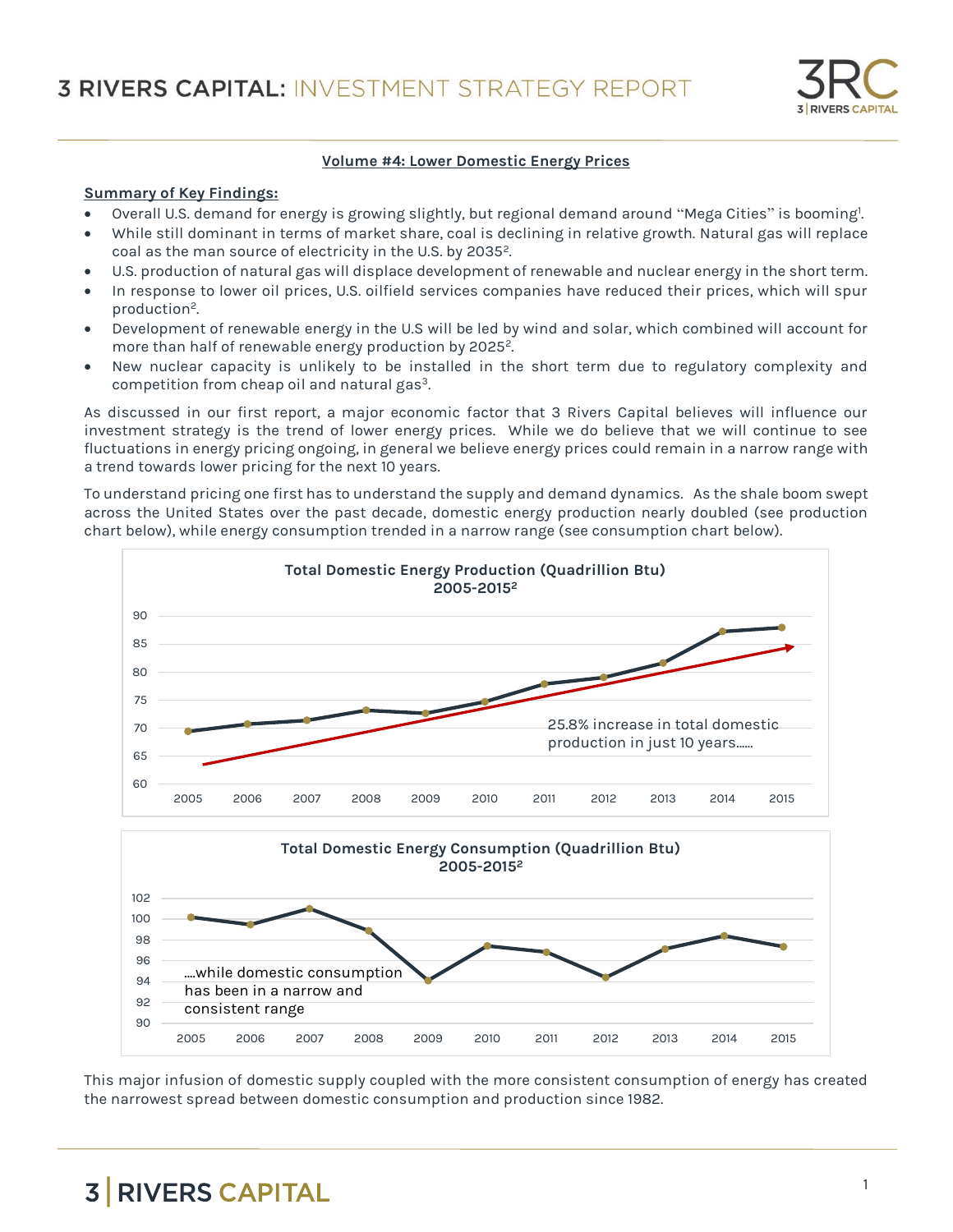



As mentioned, the major driver of increased domestic production has been the shale boom which has sharply increased natural gas production. Considering its low end user cost and smaller environmental emissions footprint, natural gas is an attractive alternative to foreign oil imports and less environmentally friendly coal based energy production. When added to Canada's tar sands production and Russia's natural gas and oil production, OPEC's ability to set prices for oil has been diminished. OPEC's response was to continue production at high levels to drive higher cost producers out of the market so that they could maintain market share.

This increased pricing pressure has forced domestic producers to further drive technological advancements and lower costs of production. While U.S. domestic production has slowed over the last two years, leveraged energy companies continued to produce to maintain bank covenants as they played a game of chicken with OPEC, who continued to maintain their high production levels. Recently, OPEC relented it policies and decided to cut crude output to rein in a global glut of supply that has weighed on prices for more than two years<sup>4</sup>. While this has helped to push oil prices back over \$50 per barrel, further production cuts from OPEC are unlikely in the near term. The current level of supply coupled with more efficient use of energy will likely ensure perpetual pressure on energy prices over the next decade. In addition, the International Energy Agency (IEA) predicts that 45% of all global energy production will be created through nuclear and renewable sources by 2030. It is also estimated that new fuel efficiency standards for cars and trucks could cut oil demand by as much as 4 million barrels per day. Given these contributing factors, we believe that energy prices will remain far lower than the historical norm in real terms, which will manifest into compelling investment opportunities throughout the economy.

## **Current Energy Outlook is Highly Vulnerable to Game Changing Disruptions:**

If any one of four major disruptions occurs, the energy landscape by 2025 will look very different from current projections. Advancements in grid technology will transform the grid from hub-and-spoke to a point-to-point model<sup>1</sup> . This makes renewable energy more economically attractive and likely will lead to a greater portion of the country's energy coming from non-carbon based fuels. A next generation, lower cost, fast-breeding uranium or thorium reactor would fundamentally alter energy economics and revitalize U.S. nuclear investment<sup>3</sup>. Economically viable energy storage solutions will change utility cost structure and dramatically alter the way that electricity is generated and sold<sup>5</sup>. Lastly, harnessing the wasted energy in other processes would make energy a by-product of other activities and could make some energy free.

The surprising presidential election results likely will lead to less regulatory pressures, thus creating a less encumbered environment for drilling as well. The result of this alleviated regulatory environment will likely result in natural gas gaining market share. Coal will be the hardest hit, as natural gas is the lower-cost, slightly greener alternative. Implications will manifest in lower natural gas pricing as the shale boom enters its second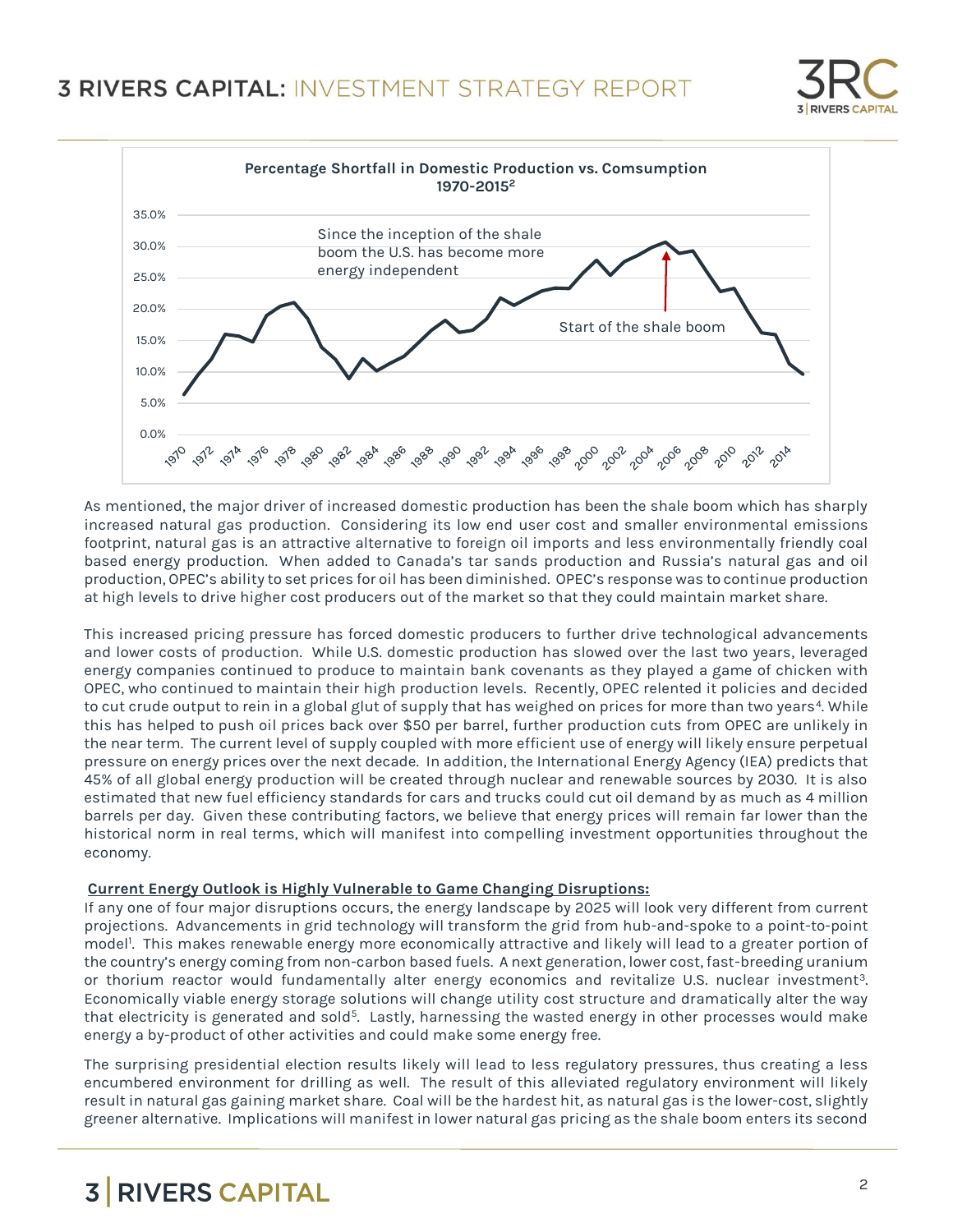

chapter. If the drop in pricing from the shale boom continues (natural gas pricing is down 57% since 2005 – the start of the boom) we can assume continued pricing pressures to persist.

## **The Era of Coal's Dominance Will Come to an End**

Growth in the coal business has been muted by competition from domestic O&G production, which has only exacerbated the problems for a coal industry that has already been in decline. Additional regulation by the EPA has further reduced the profitability of coal-fired power plants. As of March 2015, operators of coal burning plants must submit quarterly and annual reports to the EPA, with complete emissions data, including a number of metrics on air toxins and carbon emissions generated by their operations<sup>6</sup>. This data is intended to inform future regulations around carbon caps for coal-fired generation plants.

The combination of existing regulation with the domestic competition with O&G producers will likely lead to a reduction in coal-fueled generating capacity by as much as 15% by the year 2025<sup>2</sup>. While this is not good news for coal producers, it will help to stabilize the prices for O&G by helping to set a floor on supply of available energy in the market.

# **Energy Harvesting Holds Great Promise for Cheap Energy**

Generating electricity passively from solar, wind, thermal, kinetic/piezoelectric, or electromagnetic sources, coupled with new energy harvesting technologies would be disruptive to the supply/demand balance for energy<sup>1</sup> . There is enough energy emitted by the human body to power one person's consumer and medical devices daily. In power plants and industrial processes, an estimated 66% of total energy is lost between vibration, movement, sound and heat<sup>5</sup>. The energy harvesting market is expected to increase from \$1.0 billion to  $$7.1$  billion by the year 2025 $^5$ , driven by technologies that will include:

## *Vehicle Efficiency<sup>1</sup>*

Electric vehicles extended range using wireless charging built into roads. Electric buses will collect energy from induction coils buried in the road surface, dramatically increasing the range of the vehicle and reducing the downtime spent refueling.

## *Device Charging<sup>1</sup>*

Consumer devices will charge through motion, or through thermal or solar power. Laboratories are developing technologies to harvest energy from body motion and heat to power consumer and medical electronics.

## *Remote Operations<sup>1</sup>*

In inaccessible or hazardous locations, devices will be able to charge themselves. The market is currently developing a sensor that harvests energy from background radio and TV waves to power devices in high-up, or hard to reach places.

## *Signage Power<sup>1</sup>*

A/V displays will harvest ambient energy and require no added power. Texas Instruments is developing a technology to replace batteries and wired energy feeds to digital signage, dramatically improving the economics of operations.

Opportunities in this burgeoning market could be plentiful but likely early movers will capture the majority of the upside.

# **Solar Energy Storage is Key to the Growth of Renewables**

A utility-level energy storage technology will be the key to growth for renewable energy sources. Electricity is fleeting. Almost all electricity is used within a fraction of a second from when it is generated. Thus an increase in demand necessitates an immediate and proportional increase in power generation. Augmentation is not the answer. Current technologies that can quickly augment capacity are expensive to operate and use a lot of fossil fuels. Energy storage solutions would provide the ability to generate energy when it is plentiful and cheap and store it for use later when generation would be difficult or costly. Energy storage would reduce the cost of electricity to the end user, as well as make generation cheaper for producers. Emerging energy storage technologies that may lead the way include: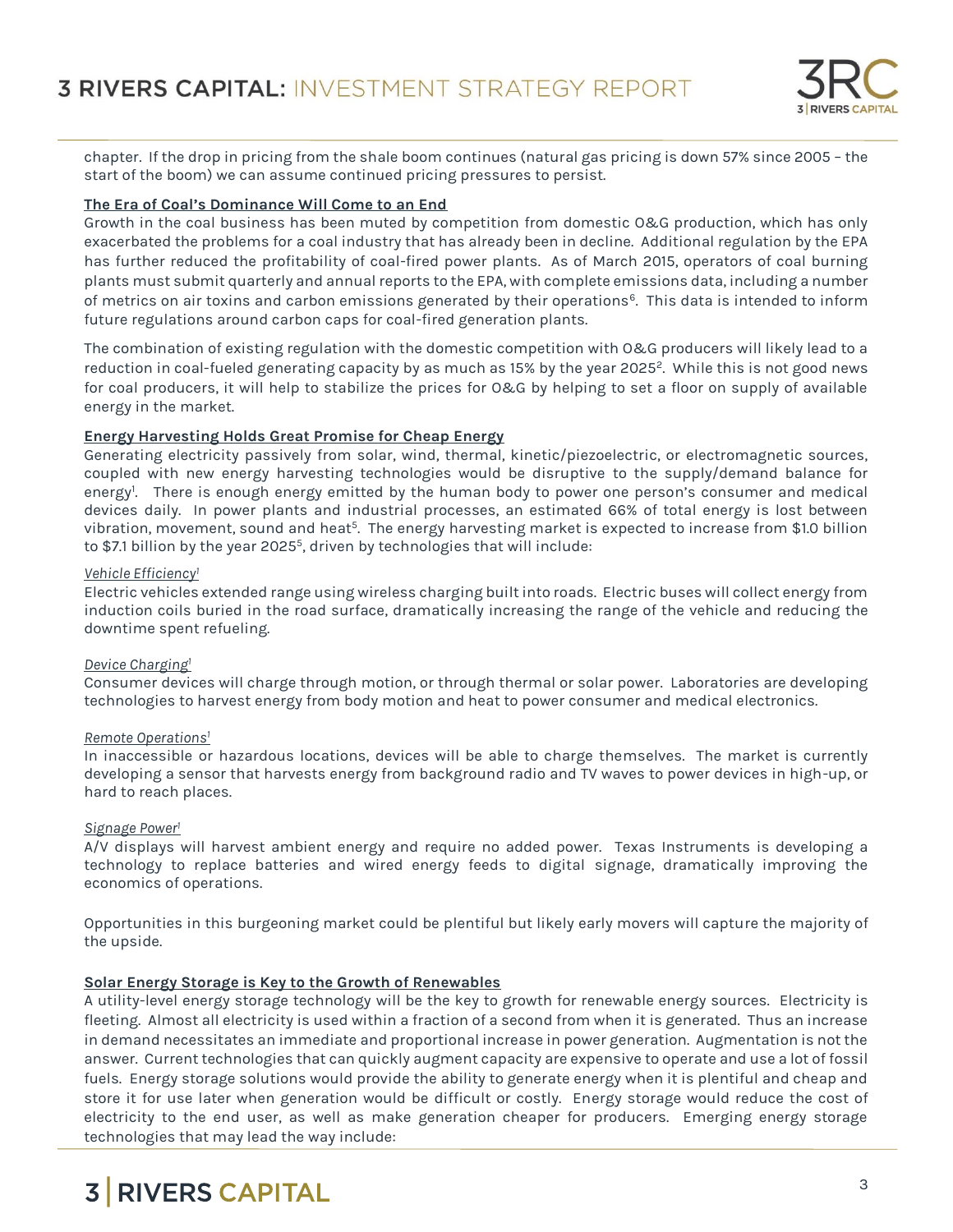

# *Chemical<sup>5</sup>*

Hydrogen or methane is extracted from other molecules via renewable, or variable, energy sources and stored for use in vehicles and fuel cells.

# *Air<sup>5</sup>*

Air is compressed to very high densities sometimes liquefied and stored during periods of high generation then released during period of low generation.

# *Magnetic<sup>5</sup>*

A combined superconducting coil, power system, and ultra-high power refrigerator store energy in a magnetic field at extremely low temperatures.

## *Battery and Capacitor<sup>5</sup>*

Flow batteries, solid state batteries and super-capacitors would be useful during dynamic shifts in power to match supply and demand during periods where there are dramatic spikes in demand.

# **Distribution Generation is Going Smart<sup>1</sup>**

Enabling on-site generation of electricity improves grid resiliency, efficiency, sustainability, and costeffectiveness. By changing the energy generation model from a central plant, hub-and-spoke model to a distributed, mesh-network model, local disasters or equipment failures will have a dramatically reduced impact on the system as a whole. Reducing the distance that electricity needs to travel before it can be used reduces the power lost in transmission, and thereby reduces the total needed for generation. By using local generation through sustainable sources in attractive regimes, a greater percentage of electricity can come from renewable sources. In a hub-and-spoke model, peak demand is managed by costly "fast start" supplemental power plants. In a distributed model, peak demand is managed through localized energy trading and peakdemand renewable generation.



# **Initial Energy Implications and Predictions**

Fracking and horizontal drilling have propelled the U.S. to the forefront of global natural gas production. Under the new administration, regulatory pressures may be lifted thus unencumbering growth. Renewables will likely continue to gain market share, despite receiving far less government funding and support than fossil fuel industries with which they directly compete.

Aggregate energy demand will not grow significantly through 2025 in the U.S., but demand in regional markets will shift towards new population centers and growing Mega cities. The need for greater generation capacity in